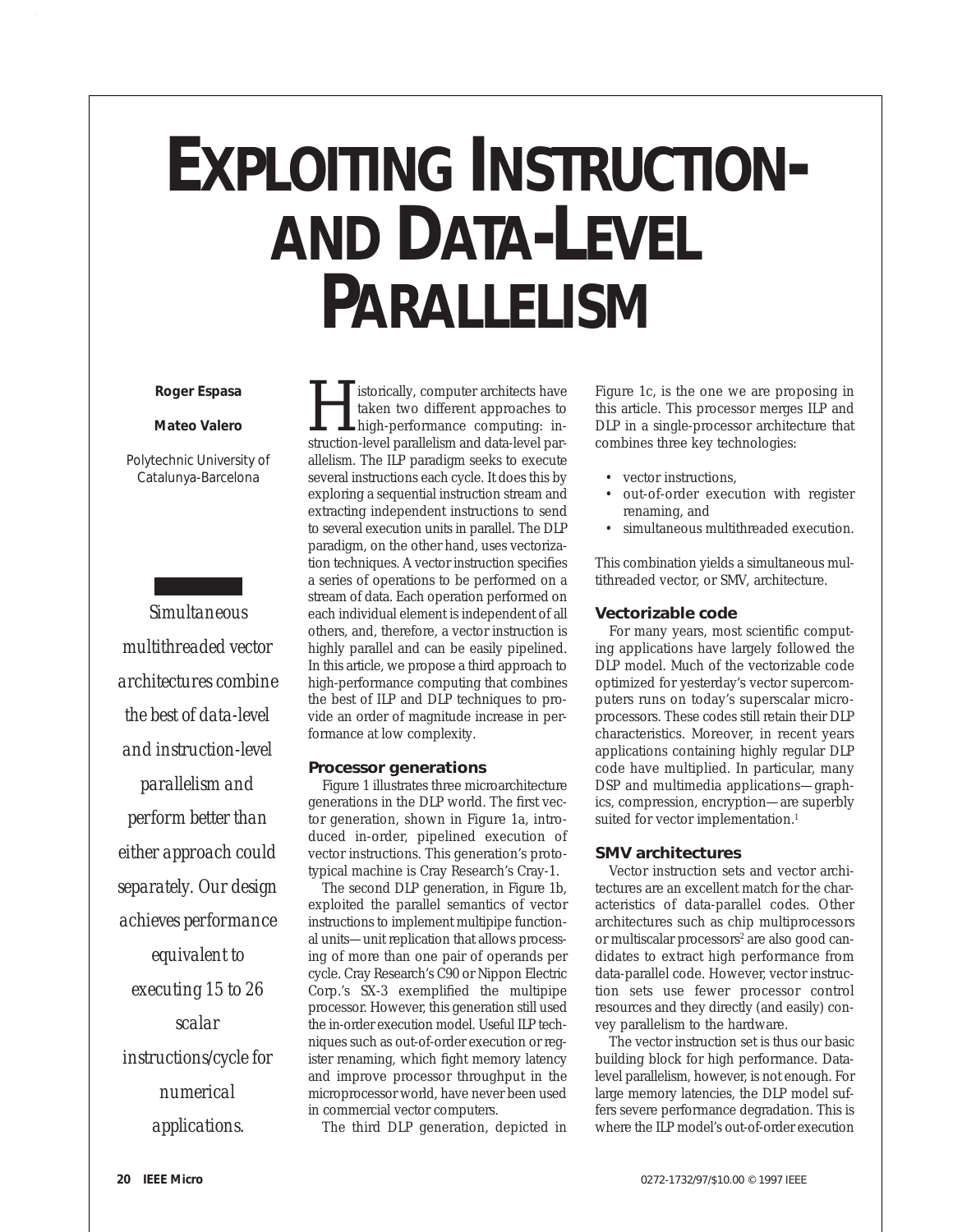and register renaming come into play. Out-of-order execution reorders instructions and reduces the interference between computation and memory instructions. Reordering makes better use of the memory ports and masks memory latency. Register renaming, while not essential for a newly defined architecture, helps manage the processor state and provide precise exceptions, always a difficult thing in vector processors. Renaming can also improve the use of the register pool.

But even out-of-order execution is not enough when we consider large numbers of resources such as memory ports and arithmetic units. At some point, a program's intrinsic instruction-level parallelism limits the number of functional units that can be used simultaneously. Here multithreading comes to the rescue. By multiplexing several threads onto the same processor, we can fully use all resources. Simultaneous multithreading, moreover, indicates that there are no explicit context switches between threads. Rather, instructions from different threads can coexist at the same time in the reorder buffer. Simultaneous multithreading logically follows in a DLP machine that already has out-of-order execution and register renaming. A few bits of thread information in the instruction queues and per-thread rename tables are enough to achieve the desired SMV architecture.

#### **Design challenges**

Although the SMV approach is, as we will show, a solid candidate for handling a billion transistors on one chip, building tomorrow's billion-transistor processors means first facing three major concerns:

- *Wire delays.* The difference between transistor commutation speed and signal propagation speed on a wire determines that today's cycle times are mostly dominated by signal propagation delays. Wire delays will determine the maximum chip area that a single clock can control. It may also force the use of two-level clocking: fast local clocks in close proximity regions and slower clocks to connect distant regions inside a chip.
- *Processor-to-memory performance gap.* Memory access time is today's most important problem regarding highperformance microprocessors.3 Currently, microprocessor performance improves at the rate of 60% each year, while dynamic RAM speed improves at less than 10% each year. Research indicates that, to reduce this gap, the best approach is to merge memory and logic on the same chip. The intelligent RAM (IRAM)<sup>4</sup> and PIM<sup>5</sup> (Processor in Memory) proposals both target this approach.
- *Parallelism inside a program.* Parallelism is defined as the number of independent tasks (instructions) that can be executed in parallel while preserving the original program semantics. If many independent operations are available, a processor might attempt to execute them simultaneously, thus improving the instructions per cycle (IPC) rate. However, there is a limit to how many independent tasks the processor can successfully detect and execute simultaneously. Without a compiler technology breakthrough, current software standards dictate that only a few instructions might be available for parallel execution.



Figure 1. Three DLP microarchitecture generations: vector processor (a); multipipe vector processor (b); and simultaneous multithreaded vector (SMV) processor (c).

## **Scalability problems**

How do the two high-performance models face future challenges? Compare one scalar instruction from the ILP paradigm to one instruction from the DLP paradigm. A scalar instruction requires many stages to be processed yet specifies only a very simple operation. Meanwhile, the vector instruction has a few setup and shutdown stages but has many more useful stages involving actual computations. In a scalar instruction, most of its execution phases are devoted to bookkeeping activities required to maintain the processor's consistency. Adding more execution resources to a superscalar processor requires many extra control resources. On the contrary, in a DLP processor we can speed up vector computations simply by replicating functional units (see Figure 1b).

To understand how these semantic differences will be affected by the three design bottlenecks, consider Equation 1. It characterizes the speed at which a computer can execute a given program.

$$
T = N \times \mathit{CPI} \times T_c \tag{1}
$$

In this equation, *CPI* (cycles per instruction) is the average number of cycles required to execute each instruction. The time to complete a program (*T*) equals the number of instructions executed (*N*) times (*CPI*) times the machine cycle time *Tc*. Note that CPI is just the inverse of the IPC rate described earlier.

**Number of instructions (***N***).** Data-level parallelism lets us reduce the number of instructions by making each vector instruction longer. However, each vector instruction performs many operations and, therefore, can take many cycles to complete, which increases CPI. Nonetheless, the higher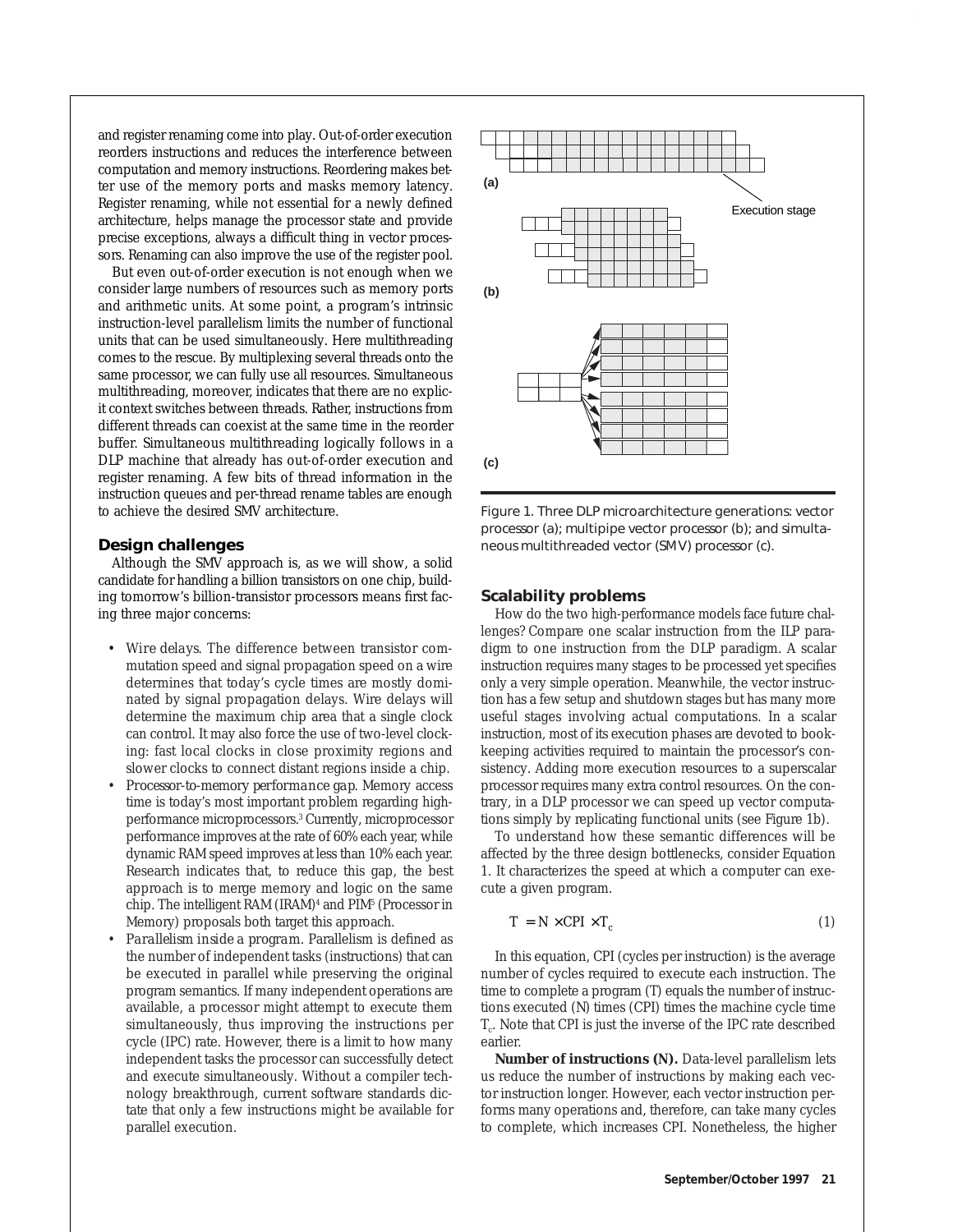

Figure 2. Performance, in terms of instructions per cycle, for a superscalar processor closely modeled after a Mips R10000. (a) It issues 4 instructions per cycle, with 2 floating-point units, 2 integer units, and 1 memory port. Performance, in terms of IPC, for a scaled version of the superscalar processor. (b) Issue width is 16; it has 8 floating-point units, 8 integer units, and 4 memory ports. The reorder buffer has been increased from 32 to 128, as has the Branch Target Buffer (from 512 entries to 2,048).

semantic content of vector instructions has indirect benefits. To perform a given task, a vector program must specify many fewer address computations, loop counter increments, and branch computations, because these are typically implicit in vector instructions. The DLP paradigm achieves an overall *N* × *CPI* product that is much better than that of an ILP machine.

**Cycle time (***T***<sub>c</sub>).** Wire delays inside a chip take up increasing amounts of today's microprocessor cycle times, and ILP processors present clear scalability problems in this regard. Analysis of current superscalar processors'6 circuit complexity shows that the wake-up and select logic needed in wideissue machines scales unfavorably when designers decrease feature size. These results pose serious obstacles to the feasibility of very wide centralized superscalar machines (16 or 32-wide issue). Researchers believe that high performance will come only by replication of very fast building blocks that work more or less asynchronously. The DLP model supports independent, replicated building blocks very well. The operations inside a vector instruction do not interchange information and can be physically partitioned into independent sub-blocks that need not communicate with each other.

**Cycles per instruction (***CPI***).** Many factors affect the CPI part of the equation, but we focus on memory access time and instruction-level parallelism. (We use the terms *CPI* and *IPC* depending on the context, since both measures are equivalent.)

*Memory access time.* Memory-accessing instructions account for 30% to 40% of all instructions. Thus, the larger the difference between CPU and memory speed, the longer it takes each memory instruction to complete. This means the CPI component grows very fast. To compensate for this large performance gap, current superscalar micros use increasingly large caches to sustain performance. Nonetheless, despite outof-order execution, nonblocking caches, and prefetching, superscalar micros do not efficiently use their memory hierarchies. Since load/store instructions are mixed with computation and setup code, dependencies and resource constraints prevent memory operations from being launched every cycle. The result is that each cache miss turns out to have very long latency. Scalar instruction sets have severe shortcomings where high memory latencies are concerned. For example, to hide a memory latency of 100 processor cycles, a superscalar machine should have more than a hundred in-flight operations. It is a daunting task to extract so many independent operations from a sequentially specified program.

*Vector advantages.* Vectors, however, have inherent advantages when it comes to memory usage. A single instruction can precisely specify a long sequence of memory addresses. Consequently, the hardware has considerable advance knowledge regarding memory references, can schedule these accesses efficiently, and need access no more data than required. In addition, a vector memory operation can amortize start-up latencies over a potentially long stream of vector elements. Research has shown that by coupling ILP techniques with a DLP engine, up to 100 cycles of main memory latency can be tolerated with only slightly degraded performance.<sup>7</sup> Regarding memory bandwidth, a DLP machine can much more effectively use whatever amount of bandwidth it has by requesting several data items with a single memory address.

*Parallelism inside a program*. For designers to achieve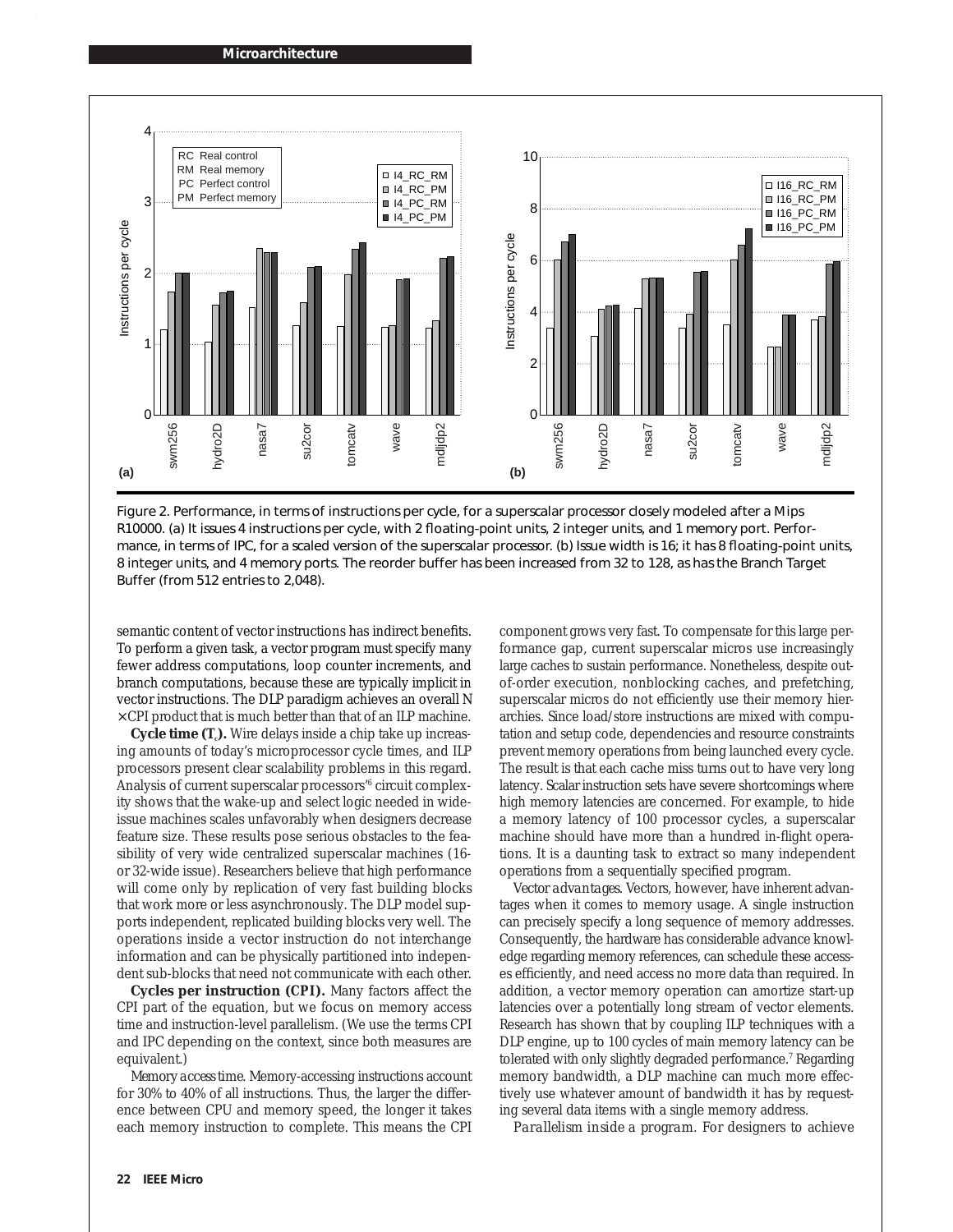high performance, they will have to extract large amounts of operation parallelism. Machines exploiting ILP have applied hardware techniques to discover instruction parallelism. Meanwhile, DLP machines have relied on the compiler to discover parallelism and convey it to the hardware through vector instructions. Research has highlighted the limitations to expect when designers try to exploit ILP.<sup>8</sup> It seems reasonable, therefore, to exploit all available parallelism in a program, at both the instruction and the data level.

**Performance analysis of ILP machines.** What happens when we scale up today's 4-wide-issue superscalar processors to 16 issues? To find out, we modeled a superscalar processor and ran it against seven highly vectorized SPECfp benchmark programs. Figure 2 presents our results in terms of IPC.

Figure 2a presents, for each program, four performance bars. The first one corresponds to a model of a real machine. It simulates both a real control—that is, assumes real branch penalties—and a real memory system. In the other three bars, we eliminated the real control and real memory restrictions and simulated ideal machines, which have either perfect control, perfect memory, or both. We achieved perfect control by assuming that all branches are correctly predicted and by enlarging the reorder buffer up to 512 entries. We simulated perfect memory by assuming that all loads and stores hit in the first-level cache with a latency of one cycle. We performed the simulations with the SimpleScalar tool set.9

Notice that real performance was about 25% of peak (an IPC of 1 out of 4). By assuming ideal conditions, IPC did increase substantially, but it hardly reached 50% of the peak rate. When we scaled up the machine to a 16-issue width with four times more hardware resources, performance certainly improved but efficiency worsened. That is, although we went from an average IPC of around 2 up to an average IPC closer to 5, on the 16-wide-issue machine we reached only about 30–40% of the peak execution rate.

#### **Proposed SMV processor**

Our design approach to high-performance processing, which could accommodate a billion transistors, is based on several technology assumptions. We made these according to current technology projections:10

- Packaging technology will allow around 2,000 pins connected to a single die.
- A billion transistors will fit on a single die. Nonetheless, power and thermal considerations may force a restricted use of these transistors. We assume that at least half of all transistors will have to be used in memory structures, such as caches and/or DRAMs. Memory structures consume and dissipate much less heat than logic gates.
- Clock distribution will be a major design problem due to wire delays. Designs will require some degree of regularity, in the sense of independent major sub-blocks that can work almost asynchronously.
- Sending signals out of the chip—to access whatever external form of main memory is available—will take at least one order of magnitude longer than the internal CPU cycle time. Therefore, we expect external memory references to require between 20 and 100 processor cycles.

Figure 3 (next page) depicts our architecture. It combines DLP with several techniques borrowed from ILP: out-of-order execution, register renaming, and multithreading.<sup>11</sup> If we ignore the vector unit and multithreading features, the block diagram in this figure somewhat resembles that of a Mips R10000.

Multithreading is seen only at the fetch, decode, and commit stages. (In the commit stage, the processor retires in strict order those instructions that have been marked as "done and ready to be completed.") The fetch engine selects one of eight threads and fetches four instructions on its behalf. The decoder renames the instructions, using a per-thread rename table, then sends all instructions to several common execution queues. Inside the queues, the instructions are indistinguishable, and no thread information is kept except in the reorder buffer and memory queue. Register names preserve all dependencies. Independent threads use independent rename tables, which prevents false dependencies and conflicts from occurring.

Except for the fetch, decode, and commit stages, where thread information is important, all other stages look like those of today's superscalar microprocessors. Register files hold pools of physical registers, shared dynamically among threads. At any time, the same or different threads can use all functional units.

**Vector organization.** The vector unit has 128 vector registers, each holding 128 64-bit registers, and has four general-purpose, independent functional units. The number of registers is the product of the number of threads (8) and of physical registers (16) required to sustain good performance on each thread.7 The length of each register (128 elements) was selected to match that of typical vector machines, such as the Convex C34 or Cray T90. Each vector functional unit processes *K* pairs of operands and produces *K* results per cycle. For large values of *K*, for example 8, the designer divides each register into *K* "lanes," where each lane holds every *K*th element from each vector register. Assuming *K* = 8, lane 0 would hold register elements 0, 8, 16, and so forth, while lane 1 would hold register elements 1, 9, 17, and so on. The key to this replication strategy is that all lanes work completely synchronously and completely independently. Therefore, the dispatch logic in the vector queue only recognizes four vector units.

**Memory port organization.** In Figure 3, the maximum bandwidth for scalar memory references is two words per cycle. Clearly, much more bandwidth is required to keep the *K*-wide vector functional units busy, even for low values of *K*. The solution is to provide two *K*-word-wide data paths connecting the memory system and the vector unit.

On vector memory references, then, the processor can take advantage of stride information. (Stride is the distance between consecutive memory accesses.) For stride-1 accesses, only every *K*th element needs to be requested to the memory system to get *K* words of data back. Similarly, stride-2 accesses proceed at a rate of *K*/2 words per cycle, stride-4 at *K*/4, and so forth. Once the stride is equal or larger than *K*, the memory operation proceeds at a maximum of one word per cycle. This scheme, while not the most powerful, has two advantages: It cuts down the number of address pins required, and it allows a very inexpensive memory system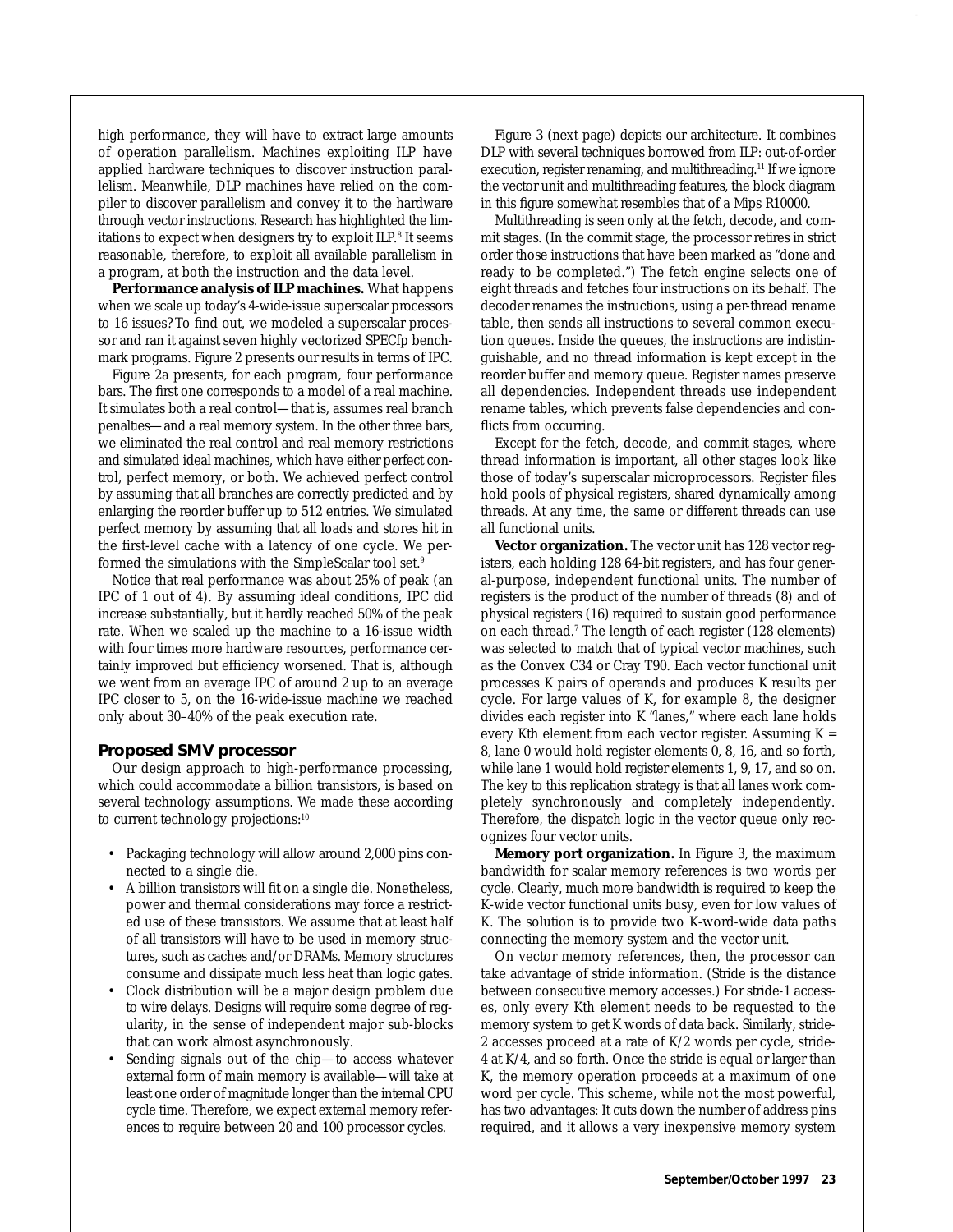

Figure 3. Simultaneous multithreaded vector architecture.



Figure 4. Several possible configurations for future SMV machines, each with a larger number of resources.

to be designed around the SMV. Using the same DRAM technology of current superscalar workstations, we could use the DRAM lines to provide the *K* words required for stride-1 accesses.

**Execution.** On each cycle, the fetch unit fetches four instructions on behalf of a certain thread. These instructions are renamed and can be any mixture of scalar or vector instructions. Once renamed, each type of instruction moves to its corresponding queue. From the instruction queues, any combination of instructions that are independent and that may or may not belong to the same thread can be dispatched to execute onto the functional units. Out-of-order execution happens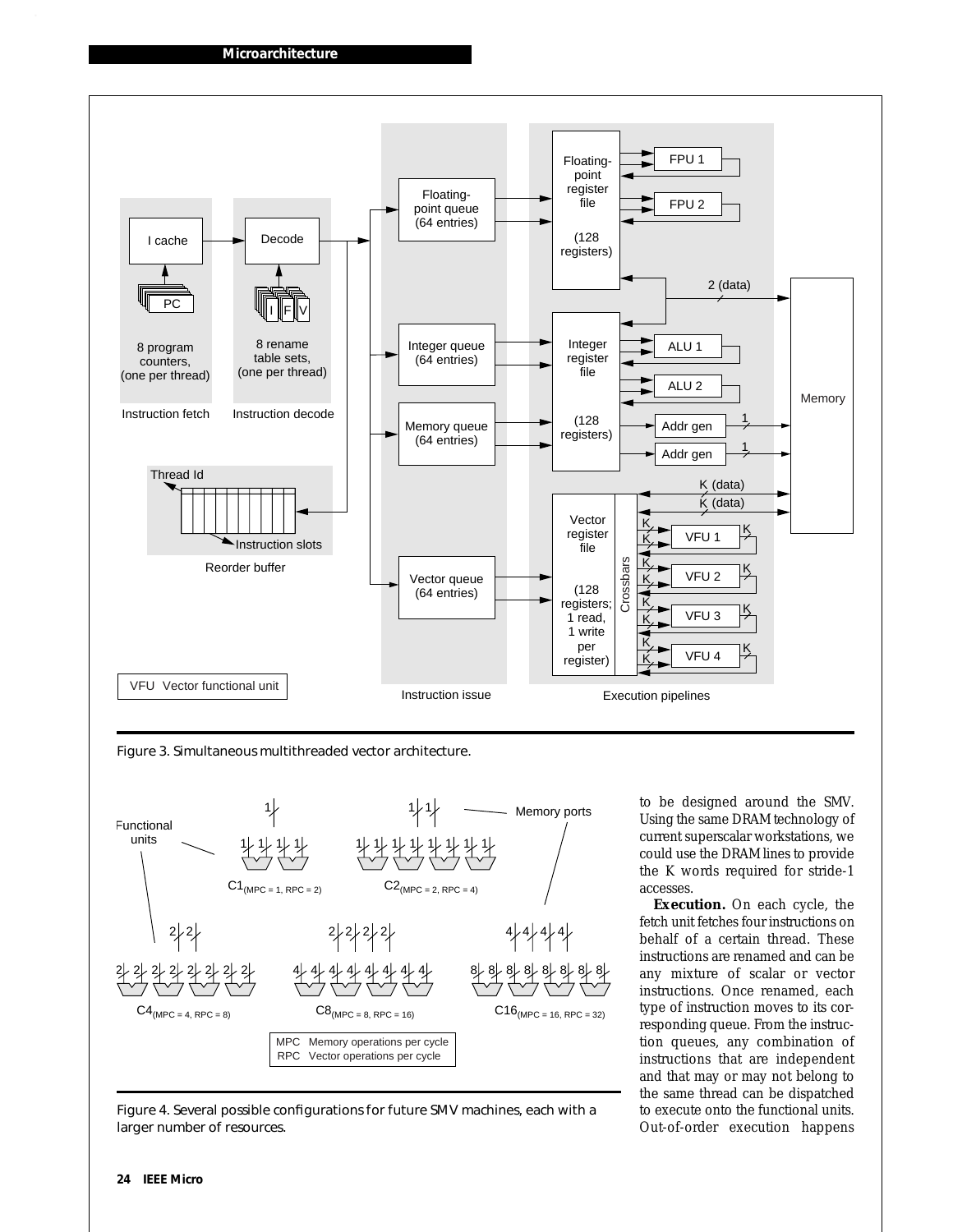between all types of instructions: scalar and vector. However, the individual operations inside vector instructions are executed in order, albeit in a *K*-way parallel mode. That is, once a vector instruction seizes a resource, it will use it until completion, without allowing other vector instructions to share it.

#### **SMV performance**

Our proposed architecture could be implemented in a variety of configurations, each with different performance potential. The possibilities range from small SMV processors that might appear in a few processor generations up to very large configurations that will require a billion transistors. We discuss the simulations we ran on several possible SMV configurations (Figure 4). The figure shows only the logical organization of the vector unit.

**EIPC measure.** We used a performance measure that indicates how well an ILP processor should

perform to match the speed of the SMV machine under study. The measure is EIPC, or equivalent IPC, where IPC indicates the number of instructions executed per cycle in the machine. We define EIPC as follows:

$$
EIPC = \frac{\text{total Mbps R10000 instructions}}{\text{SMV cycles}} \tag{2}
$$

To compute EIPC, we ran our benchmark programs on a Mips R10000 processor. Using its hardware performance counters, we counted the total number of instructions executed (graduated) for each program. Then, we added all these instructions to get the numerator of Equation 2. Simply, an EIPC of 10 indicates that a superscalar machine should sustain a performance of 10 instructions executed each cycle to match SMV machine performance.

**SMV simulation methodology.** We used a trace-driven approach to estimate the performance achievable with an SMV architecture. We vectorized eight programs, selected from the Perfect Club and SPECfp92 suites, on a Convex C34 machine. We processed them with the Dixie tool,<sup>12</sup> which generates suitable traces for simulation. Then we simultaneously ran all benchmark programs several times on the eight hardware contexts available in the architecture and measured total execution cycles.

We began by randomly ordering the eight programs flo52, swm256, su2cor, tomcatv, nasa7, hydro2d, bdna, arc2d—to generate a list. Next, we replicated this list three times. We began the simulations by running the first eight programs from the list. When a program completed, we started the next yet-to-be-run program from the list on the hardware context that just became available. We continued until all programs were fully executed at least once.



Figure 5. Performance of several architecture paradigms for five possible configurations.

**EIPC results.** Figure 5 plots the performance results we obtained from the SMV for the five configurations shown in Figure 4. In this figure we assumed two different (extreme) values for memory latency, 1 and 100 cycles.

In the figure, the "perfect speedup" curve plots the best possible speedup achievable when scaling up Figure 4's C1 configuration 16 times. Curve SMV plots the performance of the architecture described previously.

For a memory latency of one cycle, the scalability of the SMV architecture is very good, running almost parallel to the perfect speedup line up to configuration C8. When memory latency increases to 100 cycles, as in Figure 5b, the SMV only degrades its performance by 8%, which is trivial when compared to a 100-fold increase in memory latency.

Performance factors. Multithreading, out-of-order execution, and vector instructions all contribute heavily to performance. To find out how much, we tested the three other architectures in Figure 5. Curve DLP represents a traditional, in-order vector architecture with no special ILP features. Curve DLP + OOO represents a vector architecture augmented with out-of-order execution and register renaming.<sup>7</sup> Curve DLP + MTH represents a vector architecture augmented with multithreading (but no out-of-order execution).12 Finally, for the sake of comparison, a dashed horizontal line, labeled 16-SS, at the bottom of each graph plots the best-case performance of the 16-wide-issue superscalar machine we described earlier.

Each feature contributes different amounts to final performance. Out-of-order execution yields a speedup of 1.47 over pure in-order DLP execution, while multithreading outperforms pure DLP by a factor of 2.39 and DLP + OOO by a factor of 1.63. The SMV machine outperforms DLP + MTH by a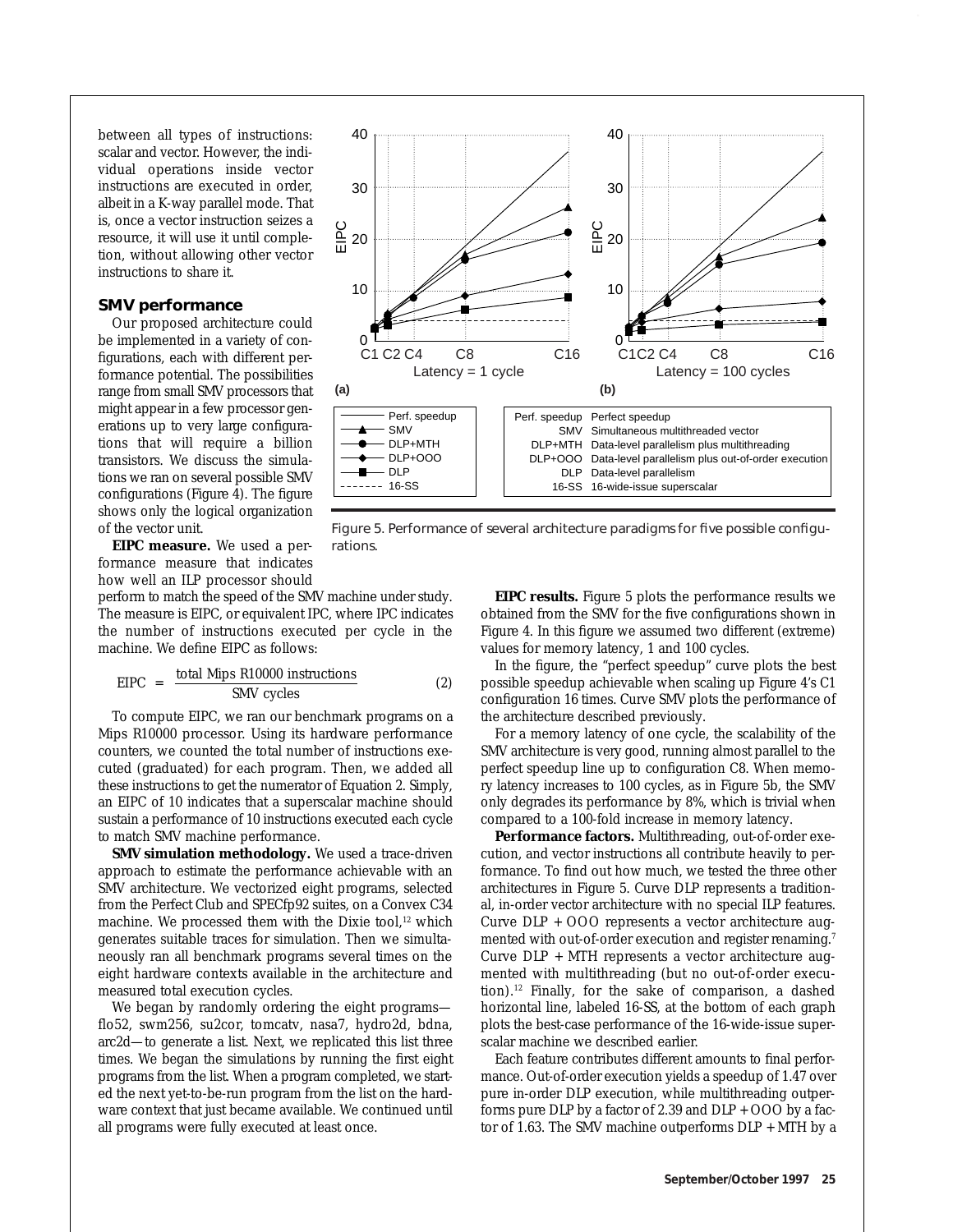factor of 1.23. Although the SMV machine does not reach the speedup that we would expect from a linear combination of the MTH and OOO features, it is actually quite close.

With a memory latency of 100 cycles, the behavior of all architectures changes substantially. Performance of the DLP, DLP + OOO, and DLP + MTH suddenly degrades severely. The SMV machine, however, experiences only an 8% drop in performance. This difference in behavior results because no single ILP technique can successfully tackle very large memory latencies and, at the same time, fully saturate many resources. Note that, for configurations C1, C2, and C4, performance degradation is not significant in the 100-cycle latency case, but the degradation rises sharply in C8 and C16.

Our simulations confirm that, together, multithreading, vector instructions, and out-of-order execution are necessary for a high-performance machine in an environment with large memory latencies.

#### **Transistor budget**

Given our technology assumptions, one might ask if the SMV is even feasible. Concerning I/O pins, the C16 machine requires a minimum of 4 data ports  $\times$  4 (words/port)  $\times$  64  $(bits/word) = 1,024 \text{ pins}, \text{plus 4 address ports} \times 64 = 256 \text{ pins},$ totaling 1,280 pins. This value must be increased to account for error-correcting codes and should then include all necessary power, ground, and clock pins. Although the grand total would be very near the 2,000 limit we have assumed, it might well be possible to fit that many I/O pins into a chip.

With respect to transistor count, we must distinguish between functional units and register space. We considered all functional units in the architecture to be fully general purpose. In the maximum configuration, we have 32 vector units, plus 2 integer and 2 floating-point units. Two floatingpoint units of the IBM Power2 floating-point chip use 1.3 million transistors in 0.45-µm technology.<sup>13</sup> We will charge 0.7 million transistors for every single functional unit. Therefore, the 36 functional units present in the C16 SMV configuration would require 25.2 million transistors  $(0.7 \times 36)$ .

For storage, we have  $128 \times 128$ , or 16,384, individual registers in the vector register file, plus 256 registers in the two scalar register files. At 64 bits, each register holds a total of 1 Mbit. Assuming an equivalent of 10 transistors per bit, the register files would hold 10 million transistors.

Finally, the crossbar connecting the vector register files and the vector functional units would also take a significant amount of space. There are eight read crossbars and eight write crossbars, one pair in each vector subunit. Each read crossbar connects 128 registers to eight inputs to the functional units; each write crossbar connects four functional unit outputs to the 128 registers.

The transistor count here is somewhat insignificant, but the area taken by the connecting wires is crucial. In a very simplistic design, the area would comprise  $128 \times 64$ , or 8,192, metal wires coming out of the registers. These would go in the *x*-axis direction, crossed by  $8 \times 64$ , or 512, metal wires going in the *y*-axis direction and feeding the functional units. If we use perhaps two metal layers to compact this crossbar layout, and we assume that each metal wire requires 10λ, we have an area close to 40,960λ  $\times$  2,560λ, or 104.9  $\times$  10 $^{\rm 6}$ λ $^{\rm 2}.$  To get a transistor equivalent, we divide by the area occupied by a medium-sized transistor, about 500 $\lambda$ ?, yielding an equivalent of 0.21 million transistors per read crossbar. If we factor the necessary cuts, control lines, and switches, we are probably underestimating the total cost by a factor of 4. Therefore, we will charge a total of  $4 \times 16 \times 0.21$ , or 13.44, million transistors for our 16 crossbars.

Current-generation 4-wide-issue microprocessors are implemented using 2 to 4 million transistors in the processor's logic; the rest is spent in cache implementation. Since the control complexity of our SMV machine is slightly more than that of today's microprocessors, we charge 16 million transistors for the SMV control.

The grand total of our estimates adds up to around 55 million transistors, well under the budget of a billion.

#### **Using the extra transistors**

Assuming our transistor estimates were a little low, we could have roughly 900 million unused transistors if we were to implement the biggest—to date—SMV machine. What would we do with the extra transistors?

**Three possibilities.** First, we could further expand configuration C16 into a hypothetical C32 or C64 machine. However, this would be very difficult, since doubling the number of pins, as C32 would require, greatly exceeds the 2,000 limit dictated by reasonable projections.

A second possibility is multiprocessing: putting more than one SMV processor in the same chip. This possibility is not very attractive because a single SMV processor already uses up 80% of all available cycles on the address pins. Thus, a second SMV processor on the same chip would not have enough address bandwidth.

Third, and most likely, we could use the extra transistors to provide a very large cache or memory structure. DRAM structures are dense, and we could conceivably store 1 bit of information in around 1.2 transistors. This could allow roughly 80 to 90 Mbytes of information to be stored inside the processor itself.

**Memory effect.** The most positive effect of large memory on our architecture would be in providing an enormous extra memory bandwidth. Also, researchers looking at the IRAM and PIM proposals claim that a second very positive effect would be reduced latency. However, we have already seen that we incur only an 8% performance hit when going from 1 to 100 cycles of memory latency. For SMV architectures, latency is clearly not an issue.

With the extra bandwidth, we could develop a C32 or C64 configuration inside the chip and use the C16 memory structure to go out of the chip. This scheme would be an alternative to driving our vector unit with four 4-word-wide memory ports. Such a scheme would provide two to four times more bandwidth inside the chip than outside. Simulations show that performance for the C32 machine, with eight ports each 4 words wide (at a memory latency of 1 cycle), has an equivalent IPC of 38. If we go to the C64 machine, for eight ports, each 8 words wide, we reach an equivalent IPC of 48.

**Ramifications.** With the results achieved thus far, we can predict the performance of future SMV processors. For example, if large on-chip RAM is available, the performance would